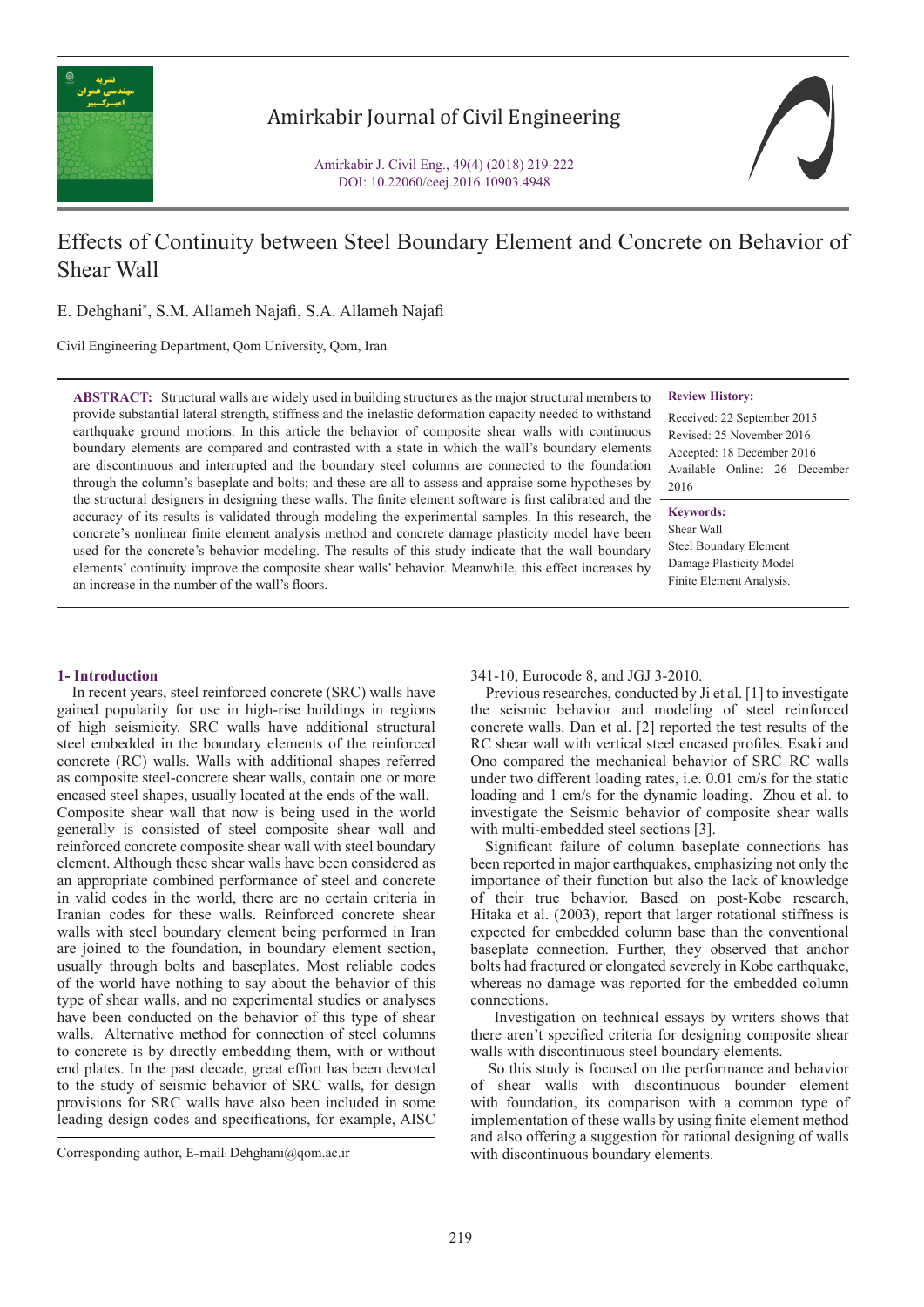#### **2- Methodology**

## 2- 1- FE model

 ABAQUS software package was employed throughout the finite element analysis [4]. The I-shaped steel and the concrete were simulated by using 4-node shell elements and 8-node brick elements, respectively. The steel bars were simulated by using 2-node truss elements, with three translation degrees of freedom at each node.

## 2- 1- 1- Material model

 The steel was simulated by an elastic–perfect plastic mode. The elastic modulus  $(E_s)$  and the Poisson ratio  $(\nu_c)$  of steel were taken as 206,000 N/mm2 and 0.3, respectively. In the current FE model, the damage plasticity model provided in the ABAQUS library was used for modelling concrete material. This model assumes non-associated potential flow rule and adopts a yield surface proposed by Lubliner et al. [5] and Lee and Fenves [6] to account for the different evolution of strength under tension and compression. The description of the plastic behavior comes from the equivalent stress– strain relationship of the concrete. The modulus of elasticity  $(E_c)$  of concrete was taken as  $4730\sqrt{f_c}$  according to ACI 318 [7] where  $f_c$  is the cylinder compression strength of concrete, in the Poisson's ratio  $(v_c)$  was taken as 0.2. In order to simulate the plastic behavior of the concrete under compression, an equivalent stress–strain model proposed by Attard and Setunge was adopted [8].

 It is a common fact that the significant drop of the tensile strength after cracking makes it Behavior of concrete. The fracture energy (Gf) was assumed as 0.04 kN/mm and 0.12 kN/mm respectively for the concrete with a compressive strength of 20 MPa and 40 MPa as recommended in [9].

#### 2- 2- Contact surfaces

 It is assumed in this research that there is a full adhesion between steel columns and bars with confining concrete and the slippage between steel and concrete doesn't happen.

 In shear wall with discontinuous boundary element it is assumed that at the time of detachment of the surface of tensional boundary element column from foundation, the bolts inside foundation won't be slip, and detachment will be the result of bolt elongation. Also the contact surface of concrete wall and foundation with baseplate is considered a "hard contact". Meaning that after stretching two surfaces can be detached.

# 2- 3- Verification of the FE model

 The FE model described above was used to simulate the steel reinforced concrete (SRC) walls for the purpose of verification. The comparisons with test results reported by Tao et al. [10], It can be seen that a good agreement was achieved between the predictions and the test results in terms of load (F)–lateral displacement  $(\Delta)$  curves.

#### **3- Results and Discussion**

 In this study the performance of composite shear wall with continuous and discontinuous boundary element is compared with typical reinforced concrete shear wall. This comparison was made for walls that have one to four floors. The results show that presence of boundary steel columns increases the stiffness of the wall. Increasing the stiffness of composite walls with discontinuous boundary element is going down, relating to the reinforced concrete wall by increasing the ratio of height to length.

 We can relate this downward trend to changing the performance of wall from shear mode to bending mode. The bending mode can result in axial force on the edge of the wall, acceleration in changing the length, and surrendering bolts. Moreover, fraction increases in greater part of tensile area of the wall.

 Comparison between composite shear wall and reinforced concrete shear wall shows that the continuity of boundary elements wall, increases the maximum resistance of the wall than reinforced concrete wall considerably.

#### **4- Conclusions**

 Due to the lack of certain criteria for designing shear walls with steel boundary element in our country, in this research shear walls with steel boundary element were analytically remodeled in two moods based on experimental validation, continuous and discontinuous boundary walls, so the effect of boundary elements continuity become clear. In summary we can present the results of this research as follows:

- 1. When the steel boundary columns were embedded in foundation, the resistance and difficulty of the wall were increased more than reinforced concrete shear walls. This increase raised according to the increase of the number of floors.
- 2. The results of the consideration showed that with existing amount of bolt and for walls with the ratio of height to length equals 3, the resistance of shear walls with continuous boundary element with foundation is not more than typical reinforced concrete shear walls.
- 3. Burying the foot of steel boundary columns in foundations increased their share of the impacts of maximum resistance of walls. So making the performance of both walls equals cannot be to ensure unless we do some tests and using some of the parameters in the codes of designing to relate the resistance and difficulty of these two walls.
- 4. According to the done remodeling and gained results it has been recommended that in case the steel columns with boundary elements discontinuously get detached, we suggest that when we are making a design, in order to make sure of it regardless of its effects on resistance and difficulty of the wall. It is also suggested that in order to increase the resistance and difficulty of the walls we bury the steel boundary element in foundation.

#### **References**

- [1] Ji, Xiaodong, Ya Sun, Jiaru Qian, and Xinzheng Lu. "Seismic behavior and modeling of steel reinforced concrete (SRC) walls." Earthquake Eng Struct, 2014.
- [2] Dan, D., Fabian, A., and Stoian,V.; "Theorical and experimental study on composite steel-concrete shear walls with vertical steel encased profiles"; Constructional Steel Research; 2011; pp. 800-813.
- [3] Esaki, F, and M Ono. "Effect of loading rate on mechanical behavior of SRC shearwalls." Steel Compos struct, 2001: 1(2):201-12.
- [4] ABAQUS, INC. ABAQUS/THeory User manual, Version 6.11. 2011.
- [5] Lubliner, J., Oliver, J., Oller, S., and Oñate, E. "A plastic-